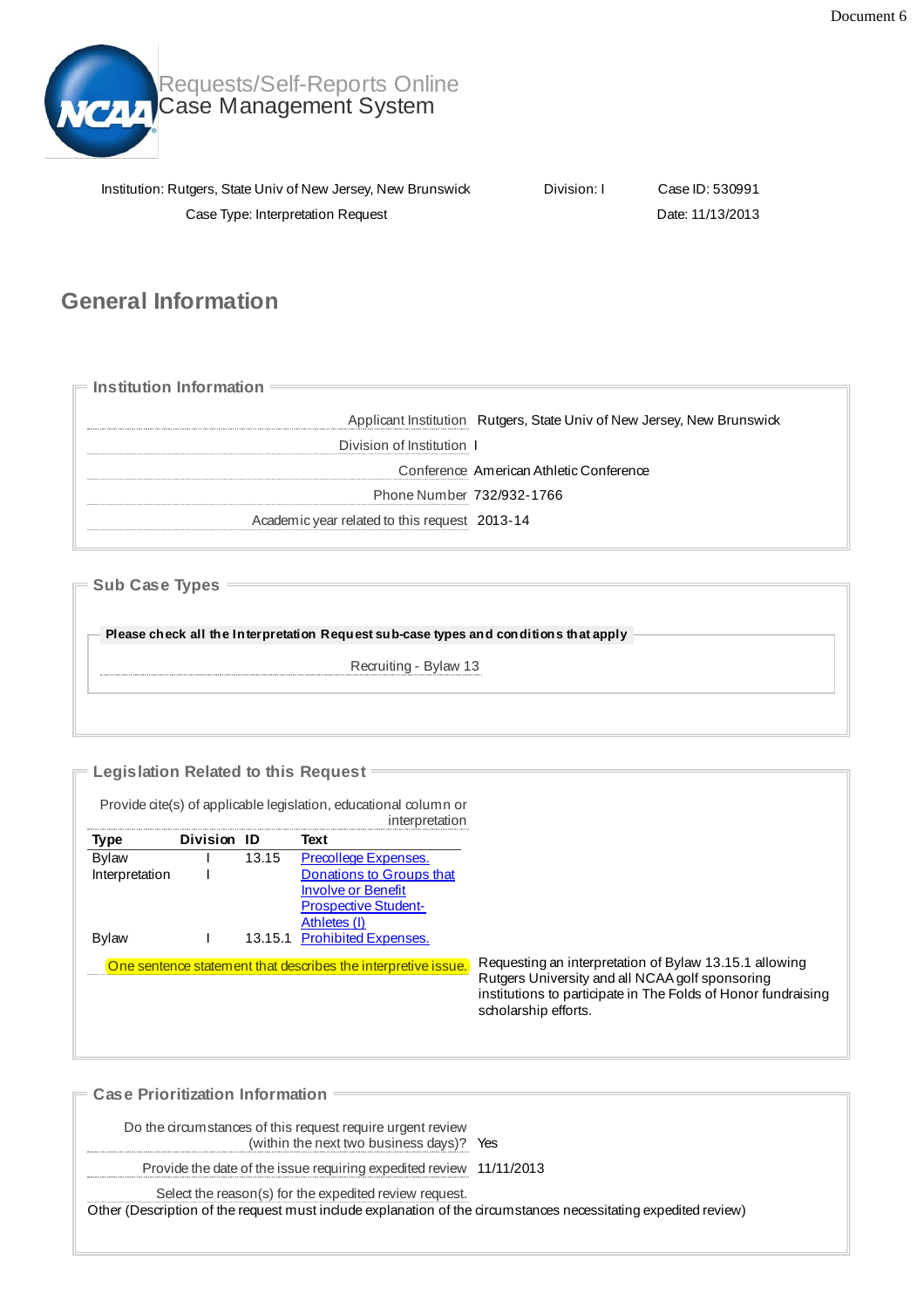## **Case Information**

| <b>All Requests</b>                                                                             |                                                                                                                                                                                                                                                                                                                                                                                                                                                                                                                                                                                                                                                                                                                                                                                                                                                                                                                                                                                                                                                                                                                                                                                                                                                                                                                                                                                                                          |  |
|-------------------------------------------------------------------------------------------------|--------------------------------------------------------------------------------------------------------------------------------------------------------------------------------------------------------------------------------------------------------------------------------------------------------------------------------------------------------------------------------------------------------------------------------------------------------------------------------------------------------------------------------------------------------------------------------------------------------------------------------------------------------------------------------------------------------------------------------------------------------------------------------------------------------------------------------------------------------------------------------------------------------------------------------------------------------------------------------------------------------------------------------------------------------------------------------------------------------------------------------------------------------------------------------------------------------------------------------------------------------------------------------------------------------------------------------------------------------------------------------------------------------------------------|--|
| Describe the interpretive request                                                               | In speaking with Rutgers University Men's Golf and<br>the GCAA, we are seeking interpretative support<br>regarding NCAA Bylaw 13.15.1. The language in the<br>legislation restricts institutions from directly and<br>indirectly financing educational expenses (e.g.<br>scholarships) for PSAs. Recent interpretations have<br>been issued permitting institutions to donate to bona<br>fide youth organizations which may be comprised of<br>PSAS provided there is no earmarking for PSAs. The<br>Folds of Honor (http://www.foldsofhonor.org/) is a<br>nonprofit organization which raises funds for<br>scholarships and other assistance for spouses and<br>children of soldiers killed or disabled in service for the<br>United States of America. There is an extensive<br>application process and there is no earmarking of<br>funds. The institutions who raise funds whether it be<br>through auctions or direct contributions will have no<br>involvement in selecting the awarding recipients. All<br>funds raised are managed and distributed by The Folds<br>of Honor Foundation. Since the foundation provides<br>funding for high school individuals, the question raised<br>was whether NCAA Bylaw 13.15.1 applies in this<br>instance. Or, would The Folds of Honor Foundation fall<br>in the same interpretative context as the 12/20/12 Staff<br>Interpretation and RSRO Interp request case#495865? |  |
| Have you previously contacted any NCAA staff regarding this<br>request?                         | Yes                                                                                                                                                                                                                                                                                                                                                                                                                                                                                                                                                                                                                                                                                                                                                                                                                                                                                                                                                                                                                                                                                                                                                                                                                                                                                                                                                                                                                      |  |
| Provide the case number or name(s) of NCAA staff previously<br>contacted regarding this request | Stephen Clar                                                                                                                                                                                                                                                                                                                                                                                                                                                                                                                                                                                                                                                                                                                                                                                                                                                                                                                                                                                                                                                                                                                                                                                                                                                                                                                                                                                                             |  |
| Provide the date(s) of contact with NCAA staff regarding this<br>request 11/8/13                |                                                                                                                                                                                                                                                                                                                                                                                                                                                                                                                                                                                                                                                                                                                                                                                                                                                                                                                                                                                                                                                                                                                                                                                                                                                                                                                                                                                                                          |  |
| Have the institution and conference communicated regarding<br>this request? No                  |                                                                                                                                                                                                                                                                                                                                                                                                                                                                                                                                                                                                                                                                                                                                                                                                                                                                                                                                                                                                                                                                                                                                                                                                                                                                                                                                                                                                                          |  |

### **Case Documentation**

*(Maximum individual file size is 10MB.)* Upload each document individually.

**Recommended Documentation**

**If necessary**

Provide any documentation related to the interpretive request